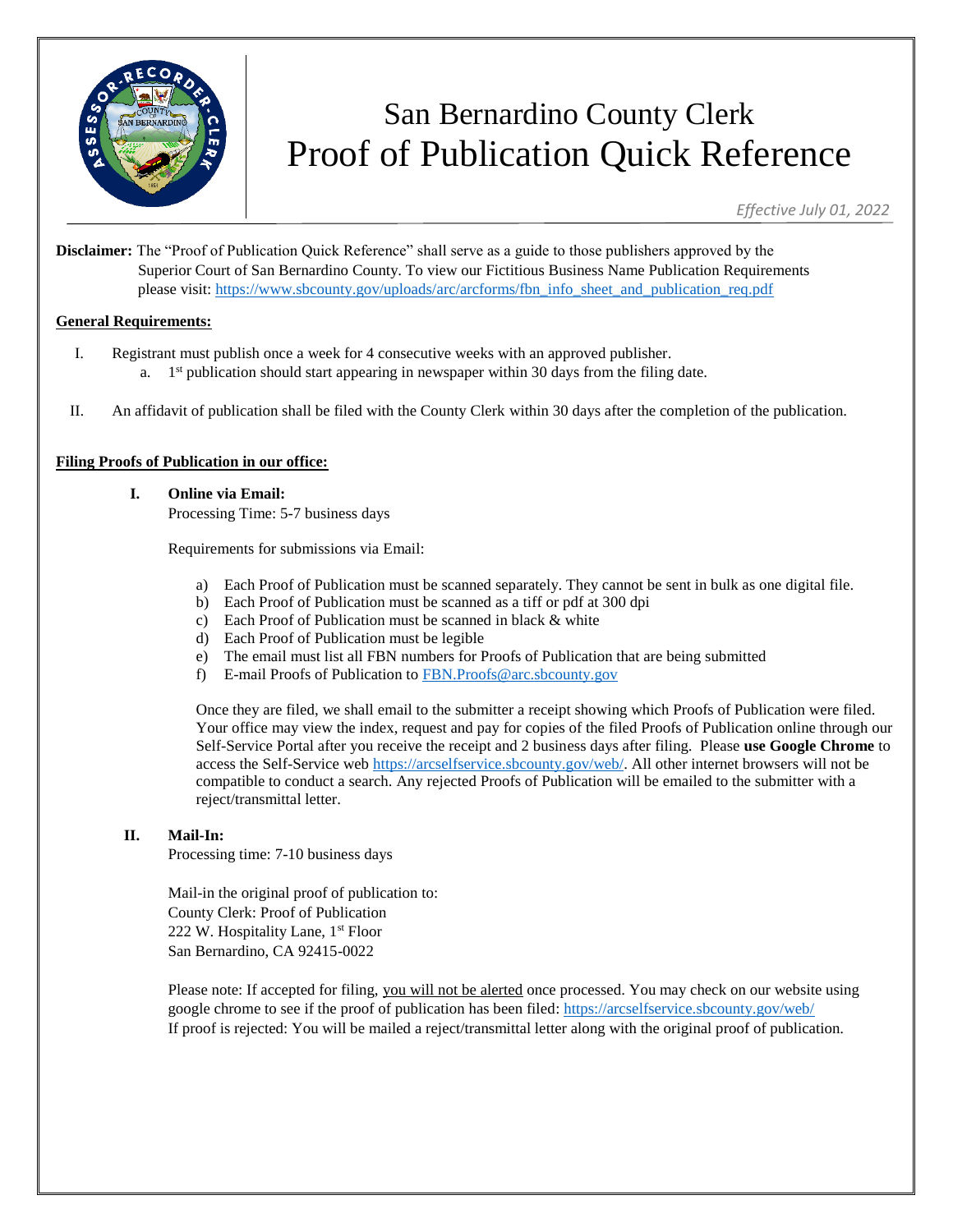### **Copies**

Your office may view the online index, request and pay for copies of the filed Proofs of Publication online through our Self-Service Portal after you receive the receipt and **2 business days after filing.** Please **use Google Chrome** to access the SelfService we[b https://arcselfservice.sbcounty.gov/web/.](https://arcselfservice.sbcounty.gov/web/) All other internet browsers will not be compatible to conduct a search.

#### Fees:

| Recorded or filed documents $8\frac{1}{2} \times 11$ (first page per document)  GC27366, Cnty16.0203 \$3.00                     |  |  |
|---------------------------------------------------------------------------------------------------------------------------------|--|--|
| Recorded or filed documents $8\frac{1}{2} \times 11$ (each subsequent page after 1 <sup>st</sup> )  GC27366, Cnty16.0203 \$1.00 |  |  |
|                                                                                                                                 |  |  |

#### **Proof of Publication/Affidavit of Publication Requirements:**

- A. An Original Form is submitted
- B. Has a wet signature
- C. List dates of publication
- D. The following matches the original FBN Filing:
	- ✓ FBN Number
	- $\checkmark$  FBN Filing Date
	- $\checkmark$  Fictitious Business Name(s)
	- ✓ Full Street Address of Principal Place of Business (Street, City, State, Zip)
	- $\checkmark$  Each Registrant(s) Full Name & Address
	- $\checkmark$  Date they began to transact business under the fictitious business name
	- $\checkmark$  Name of the Authorized Person who signed original FBN and their Title

**NOTE:** You as the publisher are only obligated to publish what is on the original FBN filing. If there are errors such as typos, wrong zip codes, etc., on the filed FBN statement, it is the responsibility of the FBN filer to refile with the correct information. Items required to be on the proof of publication need to match the FBN statement or they will be rejected by our office.

# *SEE THE FOLLOWING PAGES FOR*  **SAMPLE OF ACCEPTABLE PROOF OF** *PUBLICATION*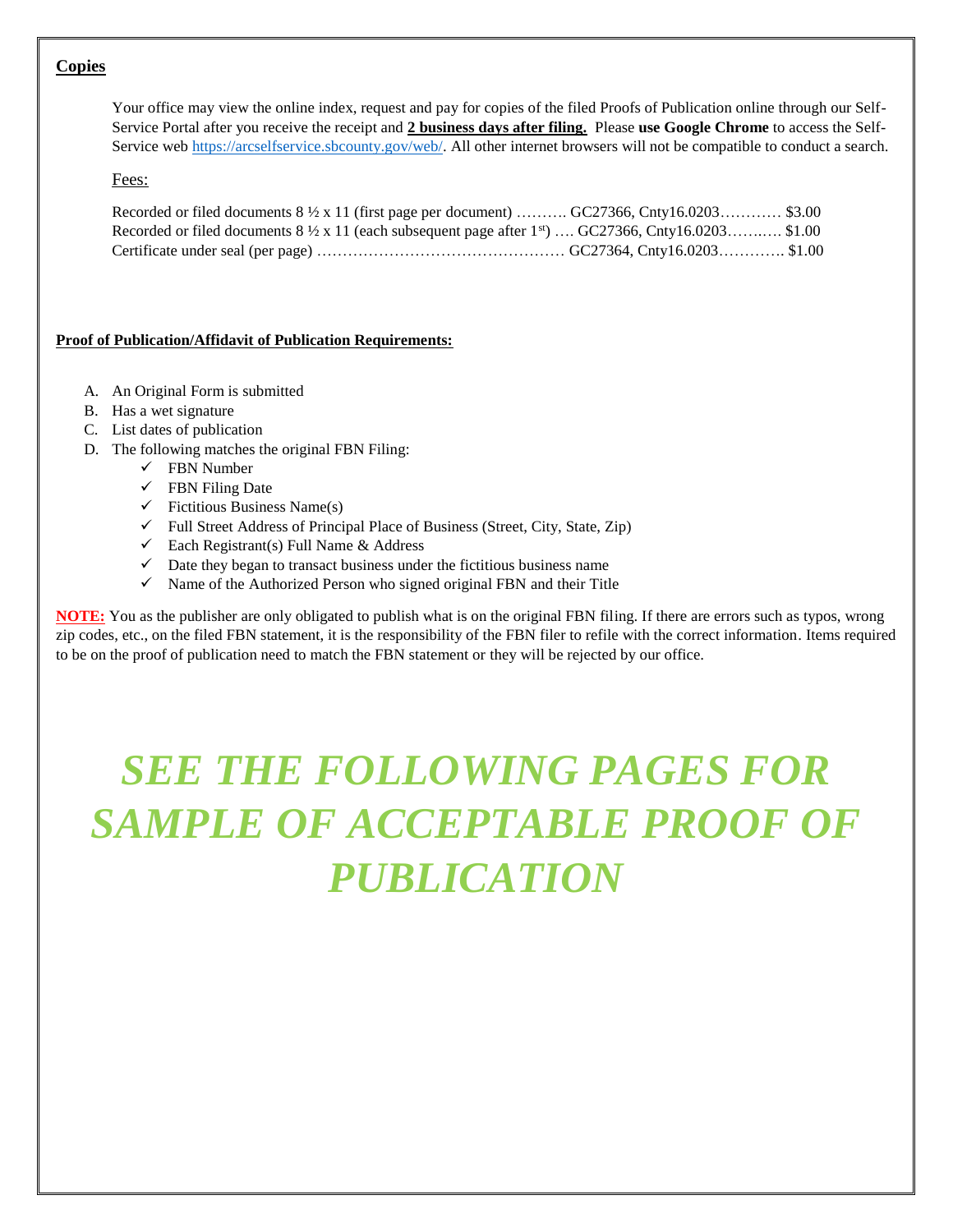

## **Sample Newspaper**

*1234 Fake Street Suite 123 San Bernardino, CA 91234 (909) 123-4567 fbnproofs@website.com*

**AFFIDAVIT OF PUBLICATION (2015.5.C.C.P)**

**State of California County of San Bernardino** 

I am a citizen of the United States and a resident of the State of California; I am over the age of eighteen years, and not a party to or interested in the above entitled matter. I am the principal clerk of Sample Newspaper a newspaper that has been adjudged to be a newspaper of general circulation by the Superior Court of the County of San Bernardino, State of California, on August 3, 1995, Case CIVD1234567 for the City of San Bernardino, County of San Bernardino, State of California; that the notice of which is which the annexed is a true printed copy, has been published in each regular and extra issue, and not in any supplement therof, of said newspaper on the following dates, to wit:

| 06/08/2022 | 06/15/2022 |
|------------|------------|
| 06/22/2022 | 06/29/2022 |

"I certify (or declare) under penalty of perjury under the laws of the State of California that the foregoing is true and correct."

Dated at San Bernardino, California Date: 06/29/2022

**Signature** 

Area for County Clerk Use Only

#### **FICTITIOUS BUSINESS NAME STATEMENT: FBN20220000027**

The following person(s) is/are doing business as: *Joe's Donut Shop at 1234 Donut Drive Suite 8-B Redlands, CA 92123 San Bernardino County*

Name of corporation or limited liability company as shown in the Articles of Inc./Org./Reg.: ULTIMATE DONUTS LLC, State of Inc./Org./Reg.: CA

(202201234567) 2586 SNACKS DRIVE LOS ANGELES, CA 91234

Business is being conducted by: *Limited Liability Company*

Signed: By signing below, I declare that all information in this statement is true and correct. A registrant who declares as true information, which he or she knows to be false, is guilty of a crime. (B&P Code 17913) I am also aware that all information on this statement becomes Public Record upon filing.

#### *s/ Joe Smith, CEO.*

*06/29/2022*

This statement was filed with the County Clerk of San Bernardino on: *06/07/2022* I hereby certify that this is a correct copy of the original statement on file in my office.

Began transacting business: *06/01/2022* NOTICE- This fictitious business name statement expires five years from the date it was filed in the office of the County Clerk. A new fictitious business name statement must be filed before that time. The filing of this statement does not of itself authorize the use in this state of a fictious name in violation of the rights of another under federal, state, or common law (see section 14400 et. Seq. Business & Professions Code). *06/08/2022, 06/15/2022, 06/22/2022,* 

*DISCLAIMER: TITLES, BUSINESS NAMES, ADDRESSES, ETC. ARE MADE UP AND USED FOR ILLUSTRATION PURPOSES ONLY.*